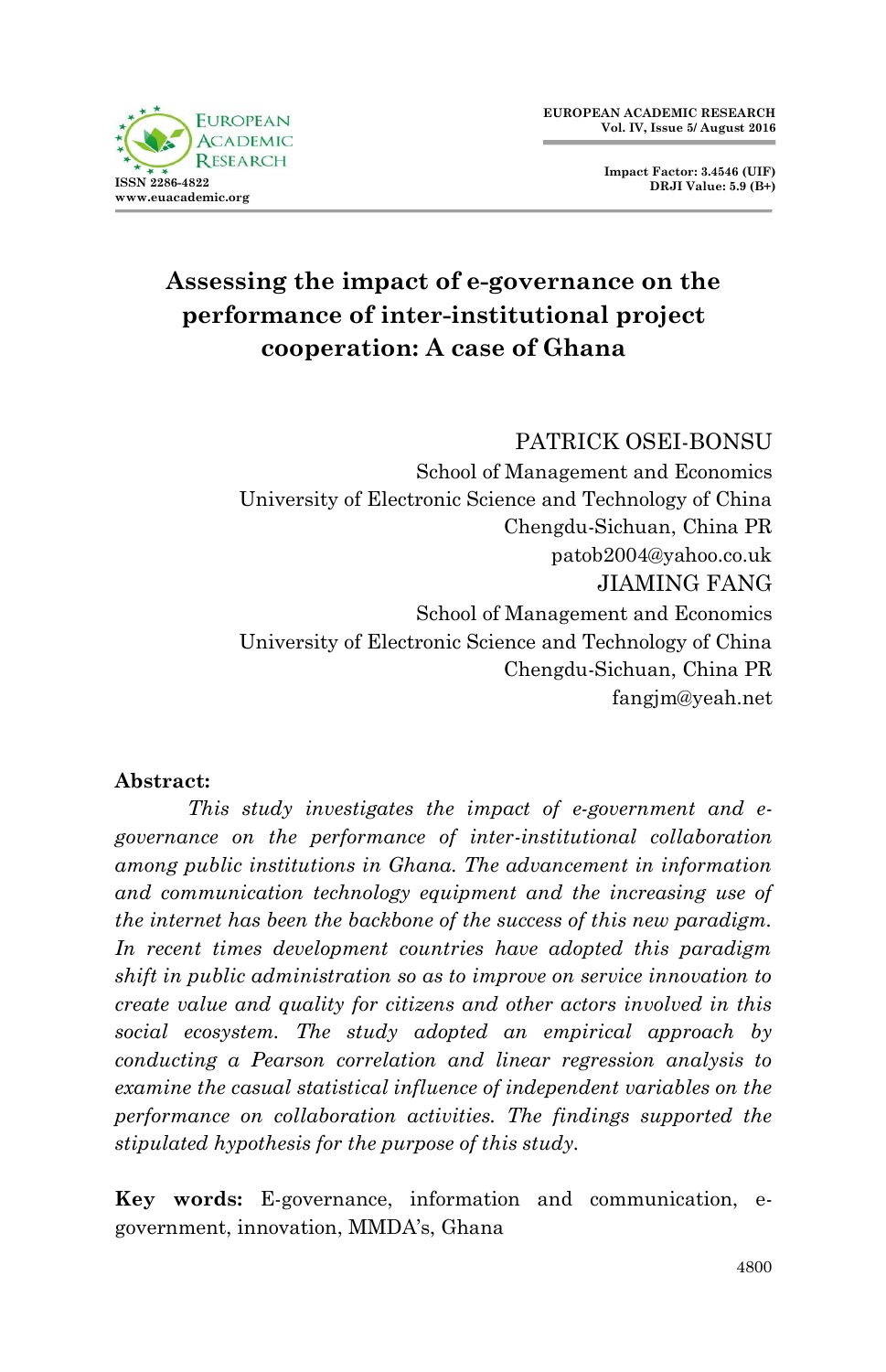#### **1. INTRODUCTION:**

The governance of nations in the past decades have experienced a dramatic change in trend from a more centralized to a decentralized on that incorporate diverse actors from diverse institutions both in the public sector and private sector with the aim of achieving national economic growth and development. This form of governance create a complex network that cannot be managed with traditional mechanisms of public administration. The characteristics of this network turns to compose of diverse actors belonging to various entity within both spatial and non-spatial distribution therefore posing as a challenge to coordinating and interaction activities that is needed to realize set targets (Coleman, 2005). Furthermore, in the 21th century public administration has evolved from its traditional way of bureaucratic to a more flexible one that integrate various actors within countries or geographical locations. This would include public institutions, private institutions and citizens in a large extent.

The adoption of e-governance that translates into the adoption and use of elements of information and communication technology to enable citizens and other institutions gain access to information and other government processes in a timely manner has been fueled by the demand of citizens for a more transparent government in terms of fighting corruption and further improving the performance of public sector personnel and organizations. In addition the ever growing usage of the internet and the implementation of government web portals to enhance the delivery of services to targeted population within and outside a particular nation. The number of internet user in recent years has increased rapidly and still on a steady growth and this would serve as the backbone for successful realization of e-governance objectives. For instance as in most developing countries that turn to implement e-government mechanism adopts the establishing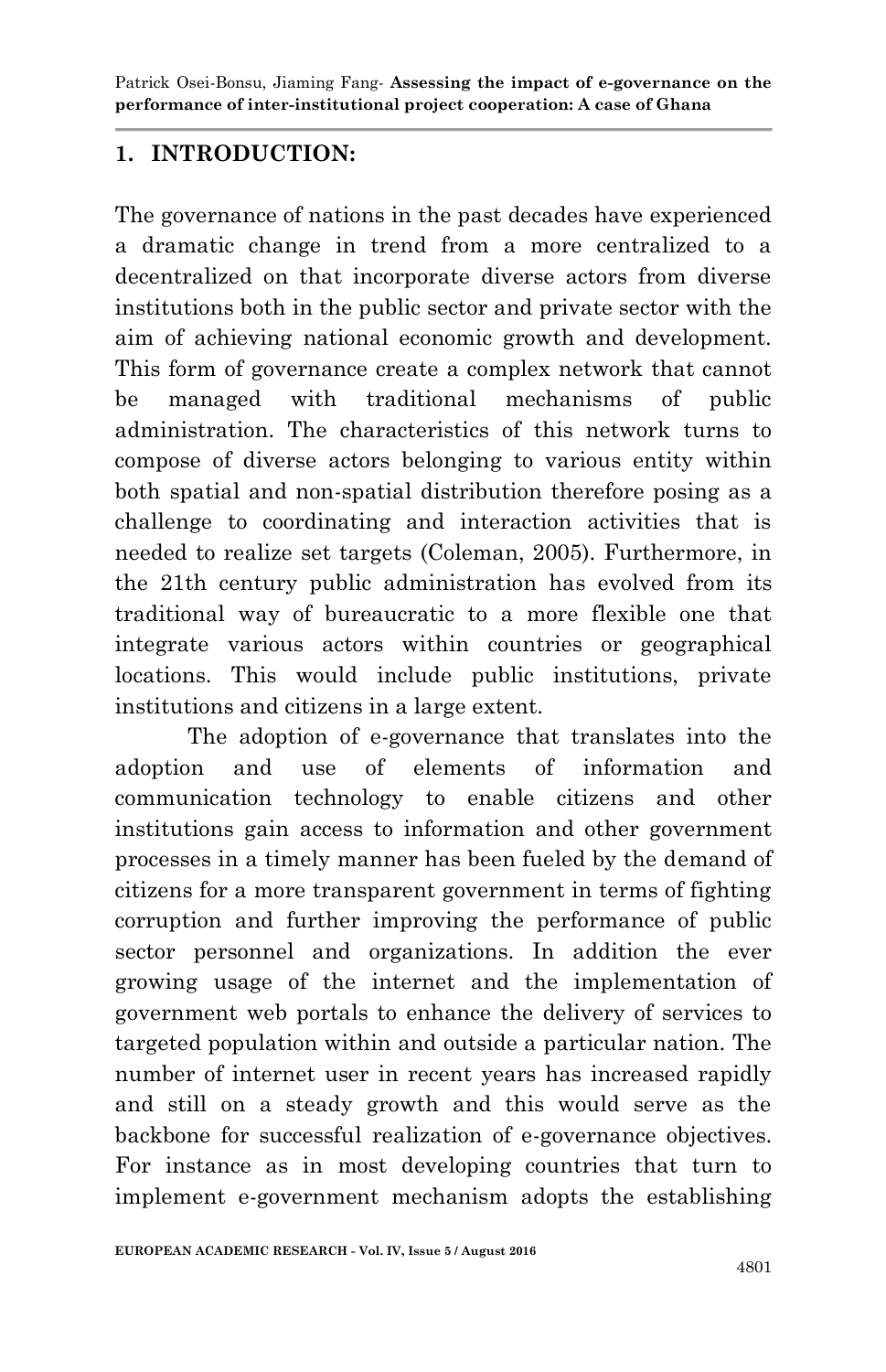and implementation of web portals that provides one-stop location for access to all government services coupled with a feedback loop. In 2011 the government of Ghana moved a step further by implementing strategies that migrates the national government services in various public institutions unto the World Wide Web hosted under the domain name www.eservices.gov.gh (UNDP, 1999; gudailis, 2001, Haque, 2002).

The implementation of e-governance mechanism provides host nations and its institution a number of merits that includes reduction in waste in terms of transaction cost and time associated with the execution of projects. Due to the feedback loop integrated in e-government systems the anticipated time of transaction is reduced as compared to traditional methods further enhancing the communication process. In addition they provide incentive for transparent cooperation within information seeker and the targeted organization. When there are mechanisms in place to monitor and improve the communication process citizens turn to gain confident in the information distribution channel and this breed trust in the activities of public institutions. Furthermore, the quality of service provided is improved through this process. The introduction of this online platform serves as a social bridge to connect the various actors that are involved in this complex social network. This bridge eliminates the structural hole that exist in most social network that results in inefficient coordination and coordination activities needed. It also aid in the improvement of social exchange therefore enabling the creation of huge social capital that diverse entities can tap in for the growth and development of entire nation as a whole (Wadia, 2000; Siliconinda, 2001; Masell & When, 1998; Granvotter, 1994; Burt, 1972).

Despite the growing research on e-governance and egovernment there exist limited literature on this topic in relation to developing countries. Although the studies on this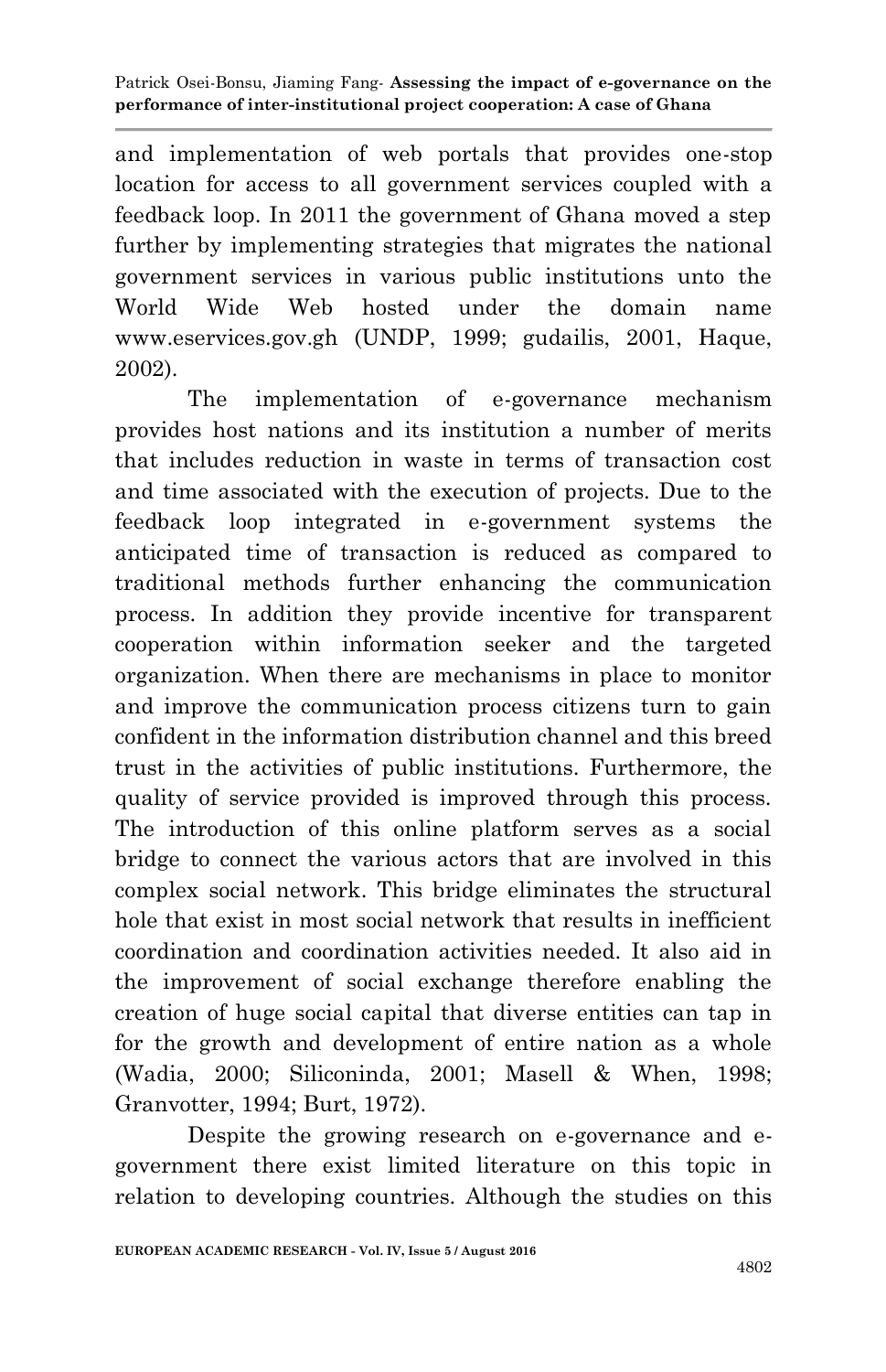subject matter is limited there exist some number of studies that have been conducted in the areas of opportunity and challenges of adopting and implementing e-governance mechanism, developing and performance of some e-governance projects in developing countries (e.g. Coleman, 2005; Ndou, 2004). Therefore there is much need research into this area if the benefits derived from this process can be ascertained in view of the complex interactions involved. From this perspective, this study examines the performance of egovernance in relation to inter-institutional collaboration. This study examines the question as to how availability of egovernment portal influence the discharge of duties and interaction and coordination activities with other agencies of government. Further the introduction of these services is deem to provide grounds for flexible forms of cooperation and collaboration with other agencies at relatively cheap transaction cost whilst attaining an increase in performance in terms of execution of projects and policies among others.

In addition the study investigates how the adaptation of e-governance enable collaboration institutions gain access to relevant information timely, transparency in the discharge of duties, and dissemination of information among various actors. The rest of the studies is arranged as follows, section 2 focus on literature review on the subject that is e-government and interinstitutional collaboration. It further presents the theoretical background and hypothesis for this study, section 3 discusses the methodology adopted of this study, section 4 discusses the findings of this study and lastly section 5 presents the conclusion of the study.

## **SECTION 2: THEORETICAL BACKGROUND AND HYPOTHESIS**

The introduction of e-government has revolutionized the manner in which public governance and activities take place.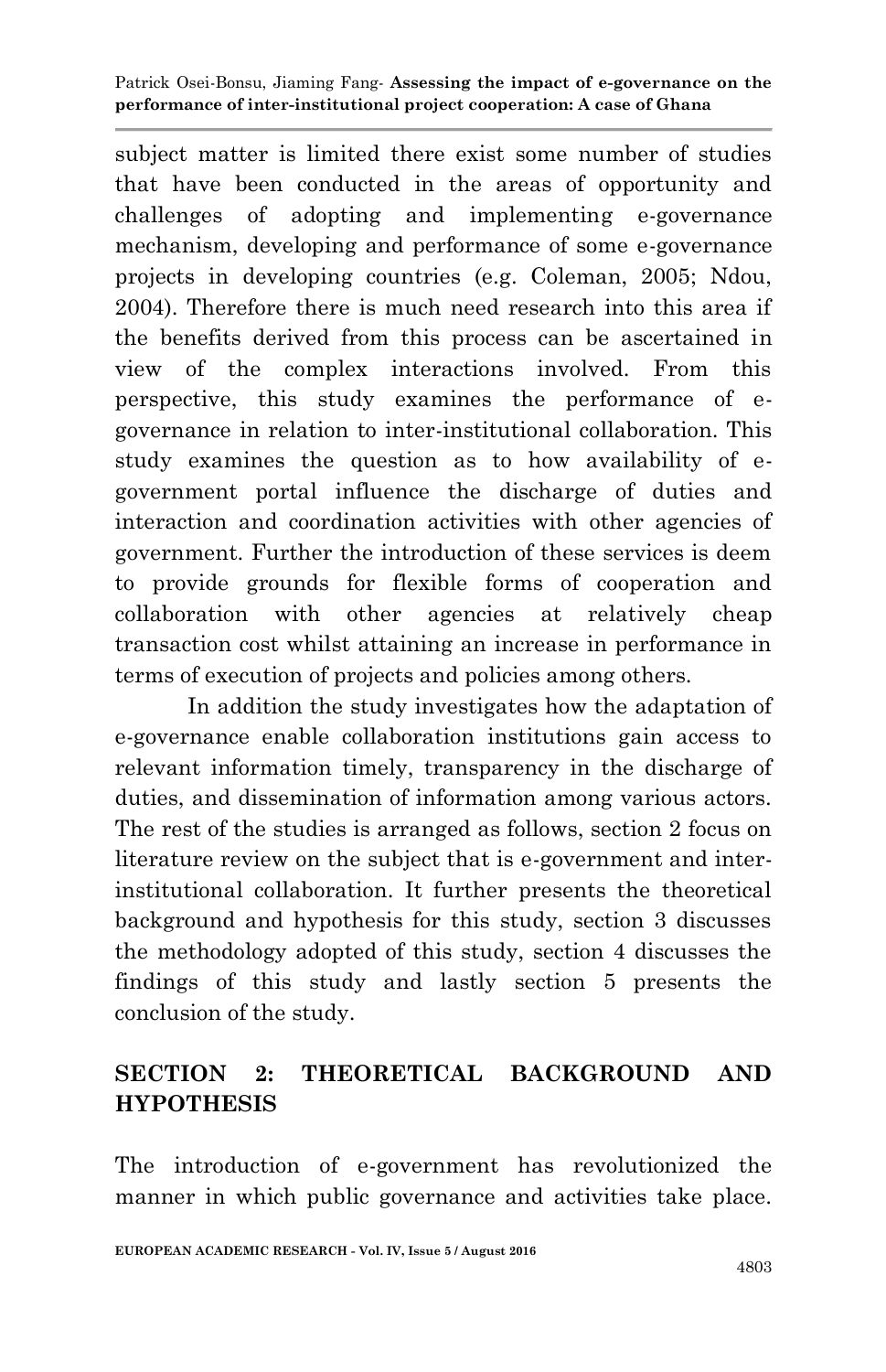This new form of governance mechanism has reduced the bureaucracy associated with the traditional system. This system is to ensure development of channels that will ensure accountability and transparency in the daily discharge of government agencies, duties and others. This has resulted in the redesign of institutions that are involved in the governance of the public. This redesign of governance has provided the grounds for inter-organizational collaboration so as to enact effective and implement effective policies. Therefore public manager within this complex network should be able to adopt to the changing environment so as to realize the sustainability of this process (Vangen & Huxham, 2003; Barnes et al, 2003; Skelcher et al, 2005).

In addition, the introduction of this system has facilitated the collaboration of various institutions within the governing process. Public managers of various agencies within this network comes together in other to achieve the aim of accountability or transparency that citizens expect. This interaction between various actors turn to be cumbersome in the traditional way of governance. The adaptation of the digital platform and integration of e-commerce mechanism in public governance does not only improve the governing process but it creates a new trend of institutional collaboration and learning. Therefore to have a successful network there is the need to have an efficient interaction or else the objects of this platform as to curbing corruption or accountability would not be attained (Jeffares & Skelcher, 2011; During and Osuna, 1994). In order to gain the needed benefits from this network there is the need to have an improved knowledge and information flow among actors of the network. Since almost all public policy design and implementation decision making is not solely undertaken by a single entity, it is critical to have a clearly defined path of interaction between the various actors involved. The flow of information and knowledge within the network have a significant impact on the decision making process. The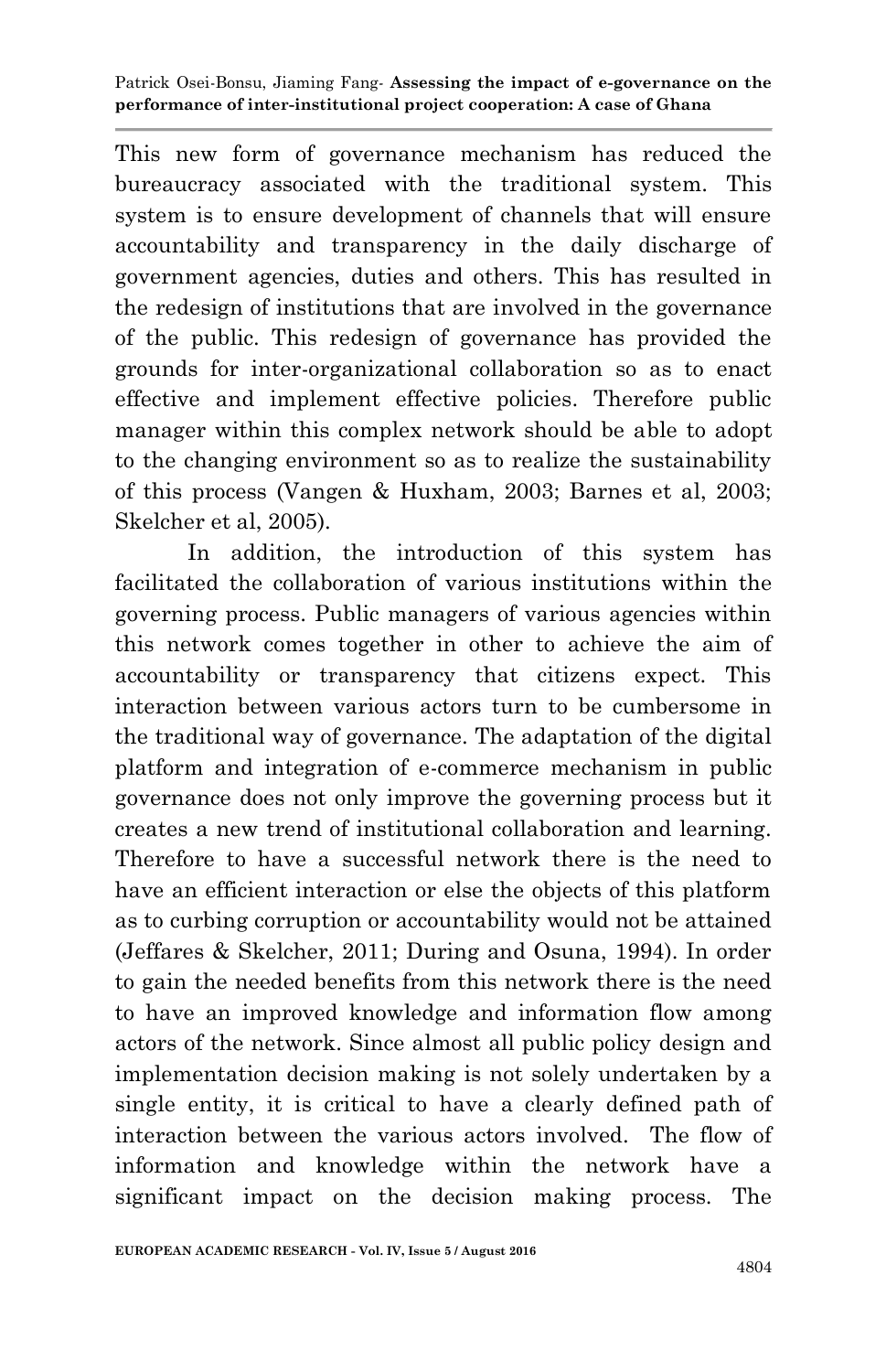inclusion of ICT has reduced the time associated with information gathering associated with the traditional method since cooperating entities can obtain information through government portals and others. Furthermore the introduction of ICT also enables smooth communication between actors since meeting and other activities needed to achieve the objective of an inter-institutional cooperation through the use of technological equipment and strategies. This enable institutions to obtain the relevant information as timely as possible since this method eliminates geographical barriers without distorting facts and data. For instance public managers involved in the development of a particular public project that are located in diverse geographical locations at a particular period can conduct face-face online meeting so as to share information and data needed. During this process the managers are able to interact, share information and other relevant data in a more reliable medium that is fast and relatively less costly. Furthermore the source of information can be reliable since it emerge from key informants. This process aid in the development of a resilient relation ties and this has a significant impact on the performance of inter-institutional collaboration at a given time frame (Weiss et al, 2011; Berkes, 2009; Janssen et al, 2006). When the needed information is shared among the diverse actors it boost the steady formulation and implementation of strategies and policies across various boards and this enable institutions to evaluate and review decisions in a timely manner in order to avoid waste. Based on the above the following hypothesis that seeks to examine how egovernance mechanism facilitate access and sharing of information among diverse public managers and its impact on inter-institutional performance.

*H1: The adaptation of e-governance mechanism aids public manager/actors involved in an inter-institutional collaboration*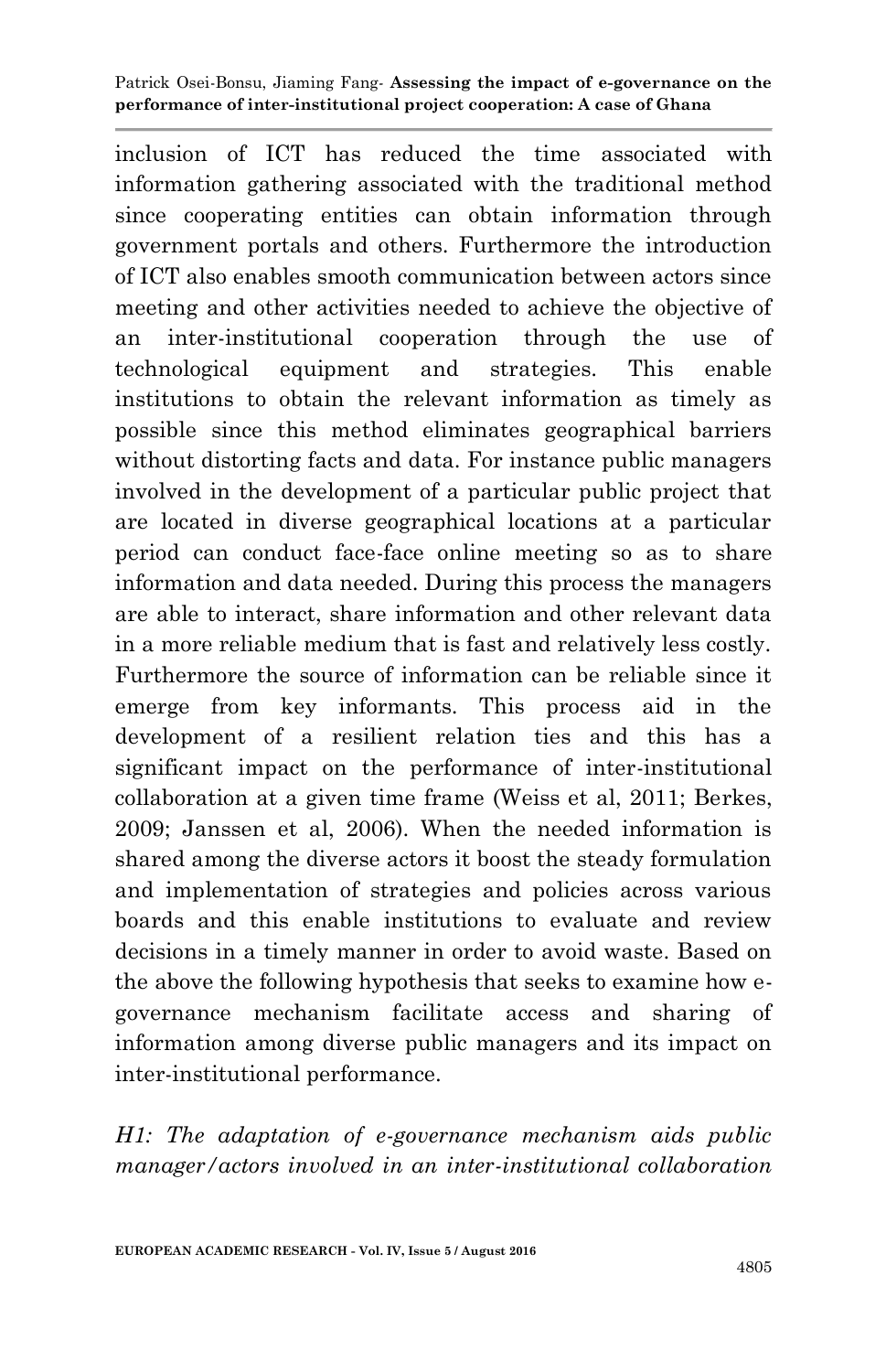*gain access to relevant information timely and this has a positive impact on inter-institutional project performance.*

One essential factor for the adoption and implementation of egovernance mechanism is to curb the issue of corruption and promote transparency in public dealings at any given period of time. Since information associated with a particular project is relatively available to all critical stakeholders in the ecosystem. Therefore members in this ecosystem turn to be judges as to where resources are allocated and utilized and if any form of in appropriation are found reported for accurate correction. This serves as a check on the utilization of resource and abuse of power that was associated with the pervious forms of bureaucracy. This is so because e-governance provides the grounds for co-management of public resources. This further enhances the protection of public spending and others (Folke et al, 2005; Olsson et al, 2007). In the long run this boost the service delivery process of institutions since other members of this ecosystem or network would serve as a source for evaluating public policies and also how they affect other actors. Citizens can provide feedback on the consequences of certain policies and project that public institutions provided and this serves as a timely and prompt to improve on a service or product (Galbi, 2001). In addition, the motive behind the adoption of e-governance is to reduce corruption and make public managers more accountable while promoting innovation in public service delivery and reduction in waste in terms of time and cost (Pardo, 2000; Heeks, 2001).

This process has a positive influence on the value of the service or project undertaken. Since the central theme of public manager is to utilize and allocate natural resources in an efficient manner so as to realize maximum utility for its citizenry. When service are perceive to be of immense value it promotes and provide grounds for the maintenance of institutional relationship and learning. Since public institutions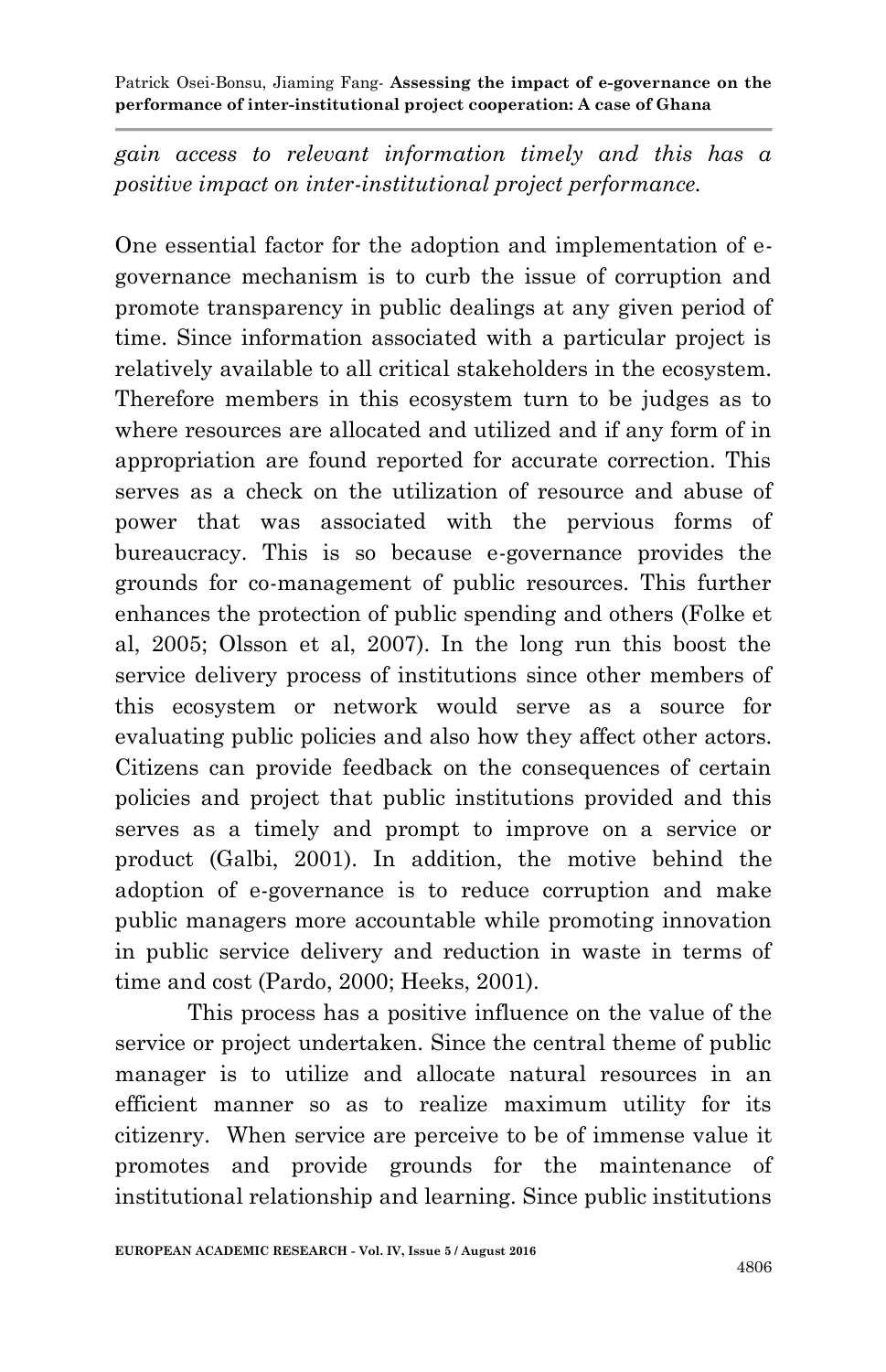like most organizations is a learning one it is critical for institutions to provide it member for the incentive to continue the learning process which is essential to development and sustainability of institutional performance (Ghere & Young, 1998). This transparency of information within this social network contributes to the success of inter-institutional collaboration due to the fact that actors or stakeholders in this ecosystem are able to gain relevant information whilst the feedback loop enables improvement and value creation among stakeholders. Based on the above theoretical background the hypothesis below was formulated;

*H2: the usage of ICT strategies and mechanism in the discharge of public institutions activities provides the needed transparency for attaining inter-institutional collaboration performance.*

Insofar as e-government or e-governance has a significant influence on the decision making of a firm and also enhancement of public institutions reputation has further served as a breeding ground for confidents and trust development among various stakeholders. The development of trust is essential if there is going to be a sustainable innovation in the public service or administration process. When stakeholders for instance citizen have access to information related to how public resources are allocated and utilized it aids in the development of positive perception towards the activities of public institutions. And this enables these stakeholder to contribute its quota to the maintenance and development of this network (Upadhyaya, 2000; OECD, 2001; Siliconnodia, 2001). Furthermore the relationship that e-governance creates between the various stakeholders enable actors to gain trust for each other therefore reducing the level of reluctant that hinders decision making and development of strategies and policies for nation benefits since actor would provide timely information because of the trust that stakeholder have in a particular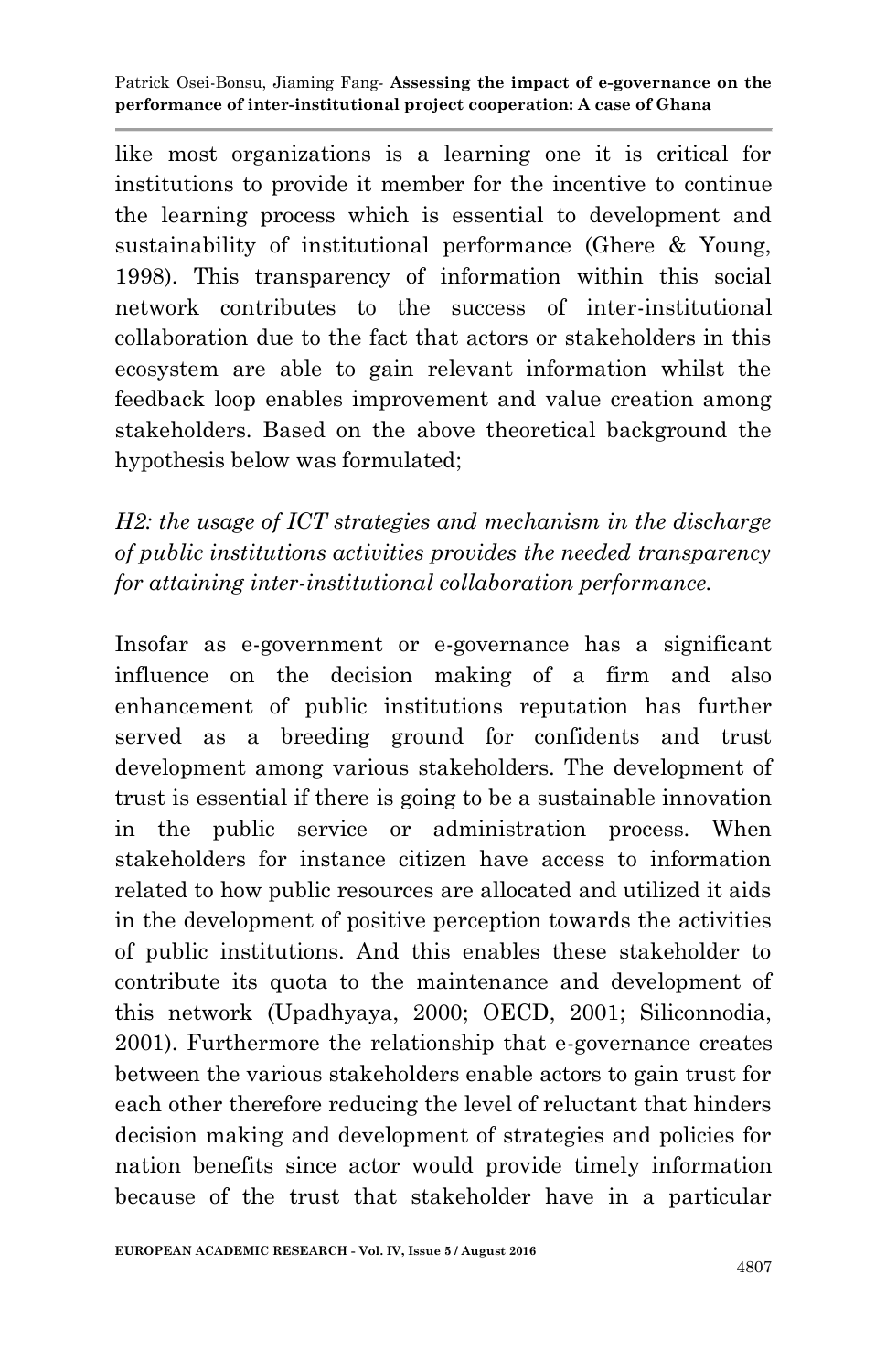system. This arises because members turn to co-produce or manage a particular project resulting in collective benefits and development (Bhatnager & Vyas, 2001; Hajer & Wagenaar, 2003). The continuous interaction between the various actors enable each actor to assess the trustworthiness of each one. And this aid to shape the character of each actor so as to be seen as worthy by other actors in order to promote it's institutional reputation and others. This has a positive impact on the learning process of an institution and further contributes to the performance of a particular collaboration among actor (Mayer et al, 1995, McEvily & Zatheer, 2004).

In addition, trust enables the creation of a knowledge base that is needed for continuous learning process that is central to the maintenance and sustainability of any interinstitutional collaboration. The value of information and knowledge transferred among the various stakeholders involved in this social network is enhanced and this has a positive impact on the development of a relevant social capital needed. On the other side trust provides the incentive for diverse actors to tap into the social capital available for collective benefits and development (Jeffares & Skelcher, 2011; Bhatnager, 2003; Coleman, 1988; Yoon & Hyun, 2010). The hypothesis that examines the role trust play in the performance of inter-institutional collaboration in the public sector is based on the above literature;

*H3: The interaction between diverse actors in inter-institutional collaboration enable actors to assess the trustworthiness of each other and this has a positive impact on the performance of such collaboration.*

Although the introduction of e-governance has facilitated the sharing of information in inter-institutional collaboration breed grounds for the development and creation of the needed knowledge base to enhance value creation in relation to service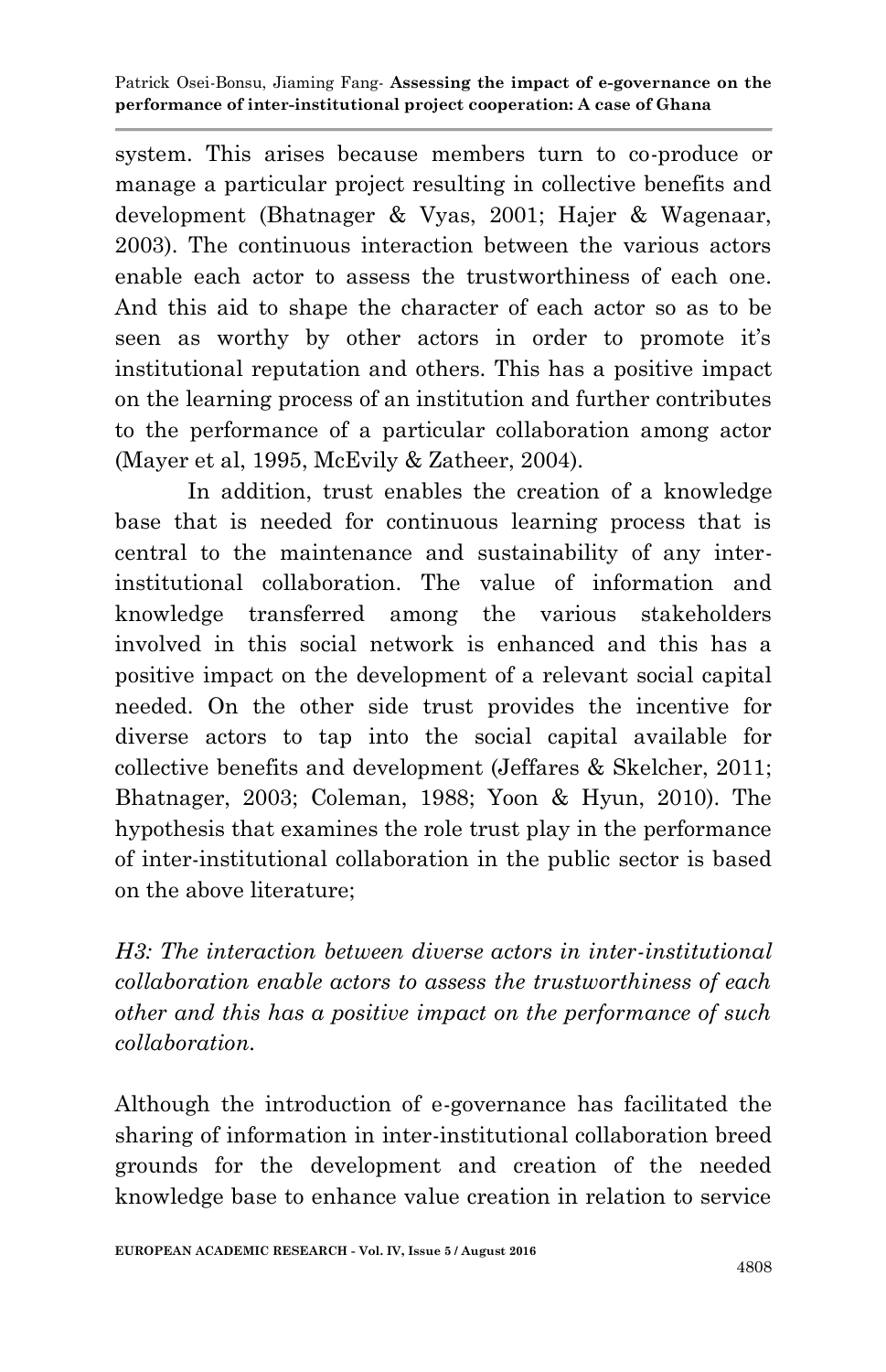development and delivery. One aspect that needs to be considered is the member of subgroups associated with each actor within the stakeholder ecosystem. Therefore the adaptation of ICT strategies serves as a medium to disseminate and diffuse information and knowledge between the various groups and subgroups at a relevant time period. This would prevent the formation of strong network with weak ties as advocated by some scholars in economic sociology. Information and knowledge is diffused among all institutions and its affiliate agencies through the usage of the internet and institutional intranet speeds up the diffusion process (Granvotter, 1985; 1994; Burt, 1982; Coleman, 2005).

In addition, several studies have acknowledged the benefits that institutions involved in the collective design and implementation of development policies and strategies through the implementation of institutional and departmental intranet that fosters interaction and communication activities. This has eliminated the barriers that affect institutional performance and have boost both decentralized leadership and implementation of decision across nation. This is because various actors in the subgroup such as the district governance level contributes to the decision making process from the onset as per the traditional method where policy were formulated at the top level and shove down other region, municipal and district levels and vice versa. The dissemination of information turns to be more efficient through this medium as compared to other forms (Orrego et al, 2000; Chadwick & May, 2003; Zeitlin, 2009). Based on this the hypothesis below was formulated;

*H4: the usage of institutional intranets influence the dissemination and diffusion of information among diverse subgroups associated with institutions involved in interinstitutional collaboration has a positive impact on the performance of this collaboration.*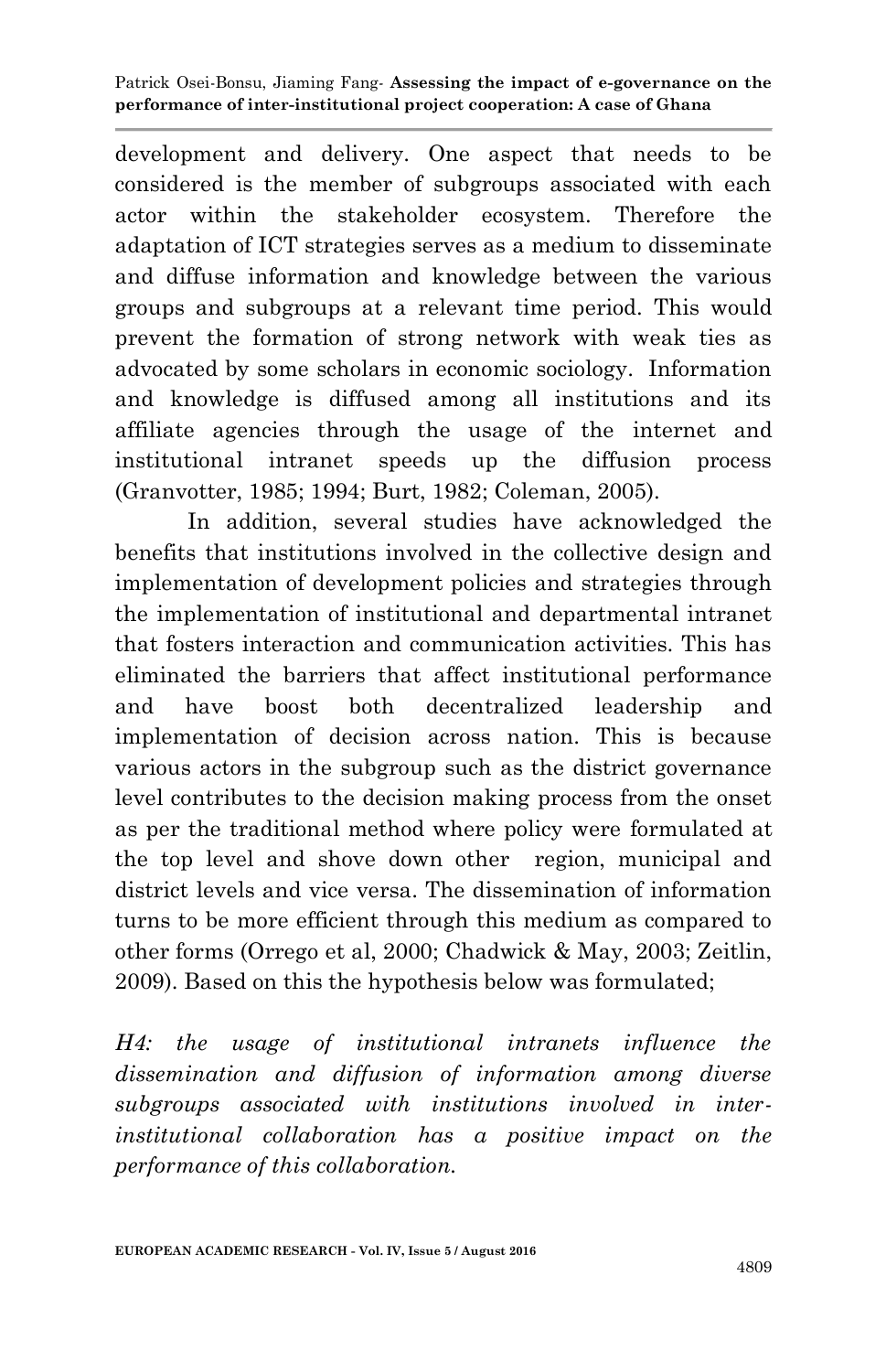### **SECTION 3 RESEARCH METHODOLOGY**

#### **3.1 Research Method and Data Analysis**

The section 3 of this study presents the research method adopted for this study and how data acquired for this purpose would be analyzed. A quantitative approach was adopted due to the empirical nature of this study. Data for the purpose of this study was gathered through a field survey conducted among public institutions and agencies such as metropolitan, municipal and district assemblies and local government offices across the Ghana.

Furthermore in order to test the hypothesis stated and arrive at a relevant findings, there is the need to identify the variables (both dependent and independent variable) that would be measured. The dependent variable for this study is the performance of inter-institutional collaboration (IIP). Also the independent variables used are access to information timely (AIT), transparency (TRAP), trust (TRT) and dissemination of information among subgroups such as local government agencies (DIMSG). These four independent variable was test to ascertain how they influence the performance of interinstitutional collaboration in lieu of growth e-governance strategies and mechanism implementation.

Furthermore in order to ascertain the statistical significant of the relationship test, both Pearson correlation and linear regression is conducted to examine the causal relationship between the dependent and independent variables. Linear regression Mode:

#### $Y \Box \Box 0 \Box \Box 1 X1 \Box \Box \Box 2 X2 \Box \Box \Box 3 X3 \Box \Box \Box 4 X4 \Box \Box \Box 5 X5 \Box \Box \Box 6 X6 \Box \Box$

#### **3.2 Sampling Method**

In order to arrive at appropriate findings the process of choosing a relevant sample population cannot be overlooked. The sampling method adopted for this study was a purpose one.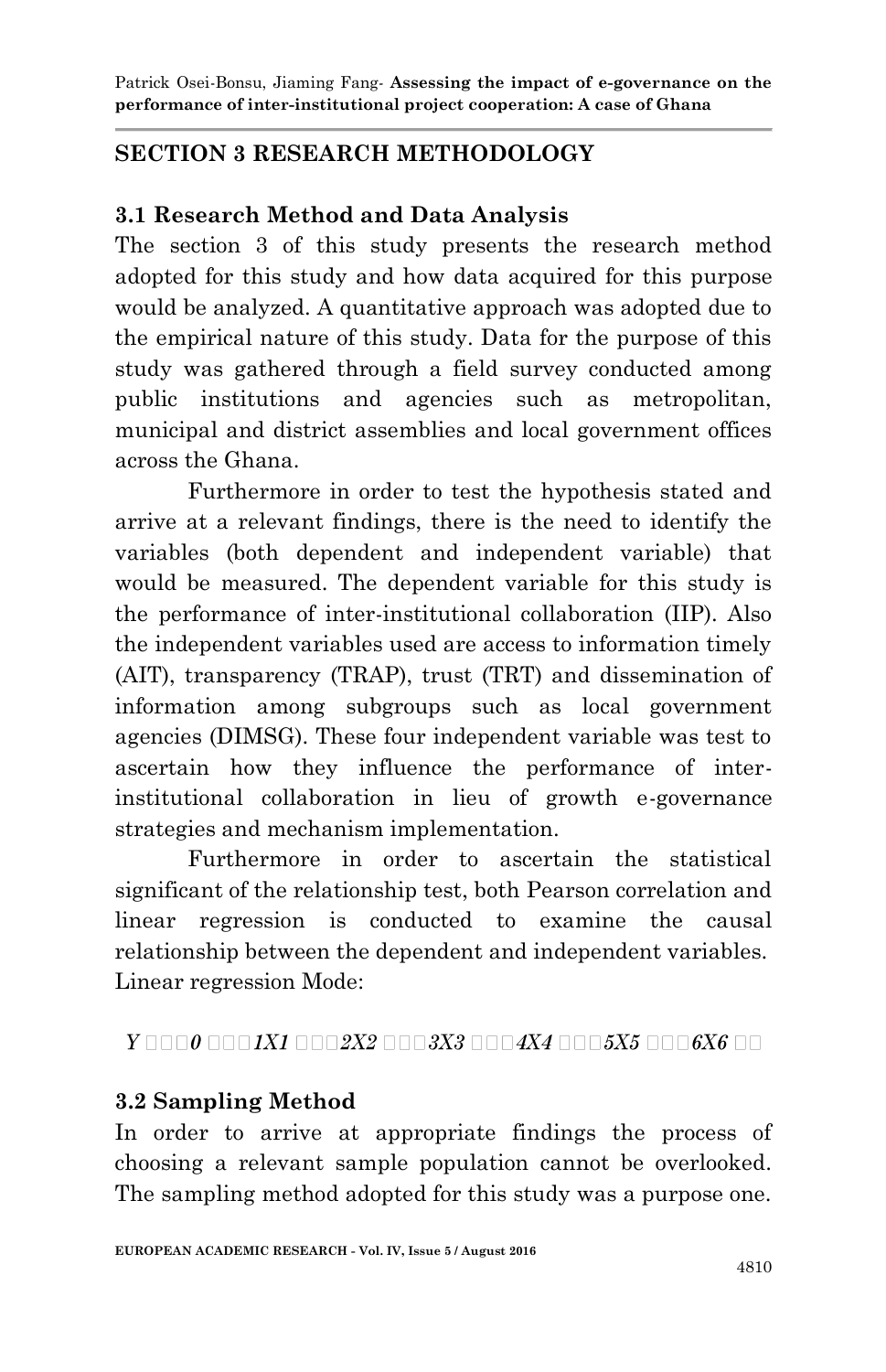This is because it enables us to identify the relevant players in this ecosystem. By identifying the relevant players in this ecosystem provides the grounds to contact key informants so as to derive the most benefit out of the responses to be provided. Furthermore, contacting key informants ensure the quality of the data used for the purpose of this study (Polit et al, 2001, Campbell, 1995).

In this study the key informant identified was the head of public institutions that have their institutional activities migrated onto the e-government service portal of Ghana since its introduction in 2011.

#### **3.3 Data collection and Measurement**

The process of data collection and management turns to be a cumbersome one that needs to conduct methodically in order to avoid double response and reliability. Firstly the email address of all Metropolitan, Municipal and District Assemblies (MMDA's) was collected through yellow pages and emails was sent out to sort the consent of public managers for this study. In total 120 emails were sent out and after a month's time 60 personnel responded to take part in this survey. The online survey questionnaire was sent to this respondents to be completed. After a period of three weeks a response rate of 38 was resent representing 68 percent. This response rate turns out to be small for our empirical study.

Therefore to increase the rate of response consent of respondents was sort to ask its members in various departments to help complete the questionnaire. During this process through the respondents we were able to include a total of 50 more respondents. This increase our response rate and increased the sample size of the study. At the end of the data collection process a total of 88 respondents was accumulated. Data acquired was stored in Microsoft Excel 2013 and later transferred to STATA version 13. Lastly the response was measured on a 7-liket scale.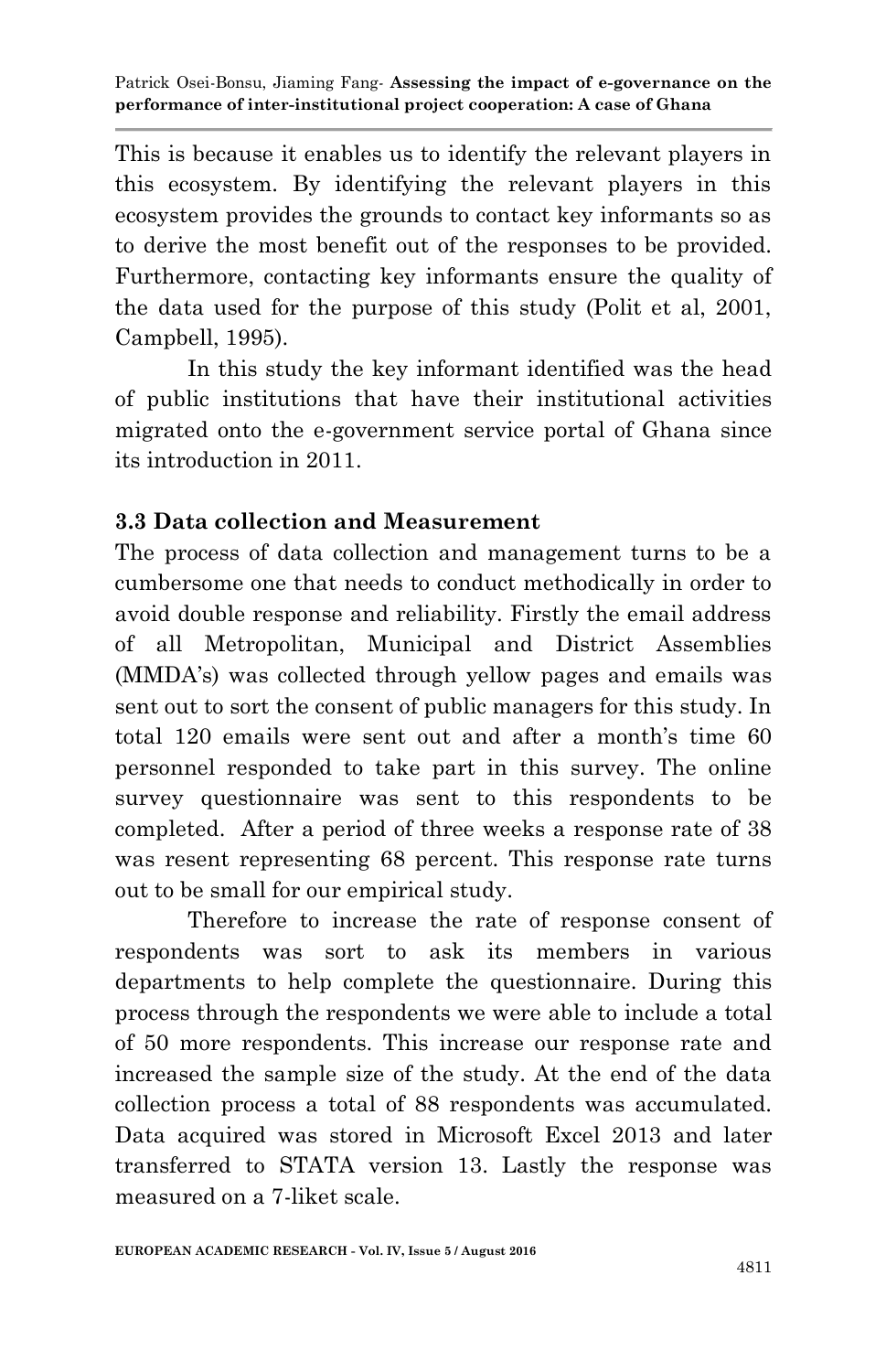#### **3.4 Data reliability and validity**

In order to infer from the statistical finding that is arrived at, there is the essential need to conduct a reliability and validity test to ascertain consistency within variables understudy. In order to examine the inter-variable consistency the Cronbach Alpha test was conducted. The result from the alpha test was 0.87 suggesting that there is to some significant extent consistency within the various variables. Therefore providing the base to accept the result from both the Pearson correlation analysis and linear regression analysis.

Furthermore to deal with the collinearly associated with data from field survey, a collinearly test was conducted. The result from this test was 5. 23 indicating to be more below the threshold of the numerical value of 10. Therefore in this study collinear was not a problem.

### **SECTION 4 DATA ANALYSIS AND FINDINGS**

This section presents the statistical findings arrived at through the analyses of data acquired for the purpose of this study. The table 4-1 presents the description statistics and Pearson correlation coefficients of both the dependent and the independent variables examined. Table 4-2 further present the linear regression output.

| Variables | N  | Mean | S.D   | 2        | 3       | 4       | 5        |  |  |
|-----------|----|------|-------|----------|---------|---------|----------|--|--|
| 1.IIP     | 88 | 4.56 | .894  | $.342**$ | $.431*$ | .523    | $.445*$  |  |  |
| 2. AIT    | 88 | 4.06 | .810  |          | .315    | $.228*$ | .603     |  |  |
| 3.TRAP    | 88 | 3.83 | 1.234 |          |         | .400    | .512     |  |  |
| 4. TRT    | 88 | 5.14 | .989  |          |         |         | $.486**$ |  |  |
| 5. DIMSG  | 88 | 4.76 | 1.534 |          |         |         |          |  |  |

**Table 4-1 Descriptive statistics and Pearson correlation** 

 $*_p \leq 0.05$  (2-tailed),  $**$   $p \leq 0.01$  (2-tailed)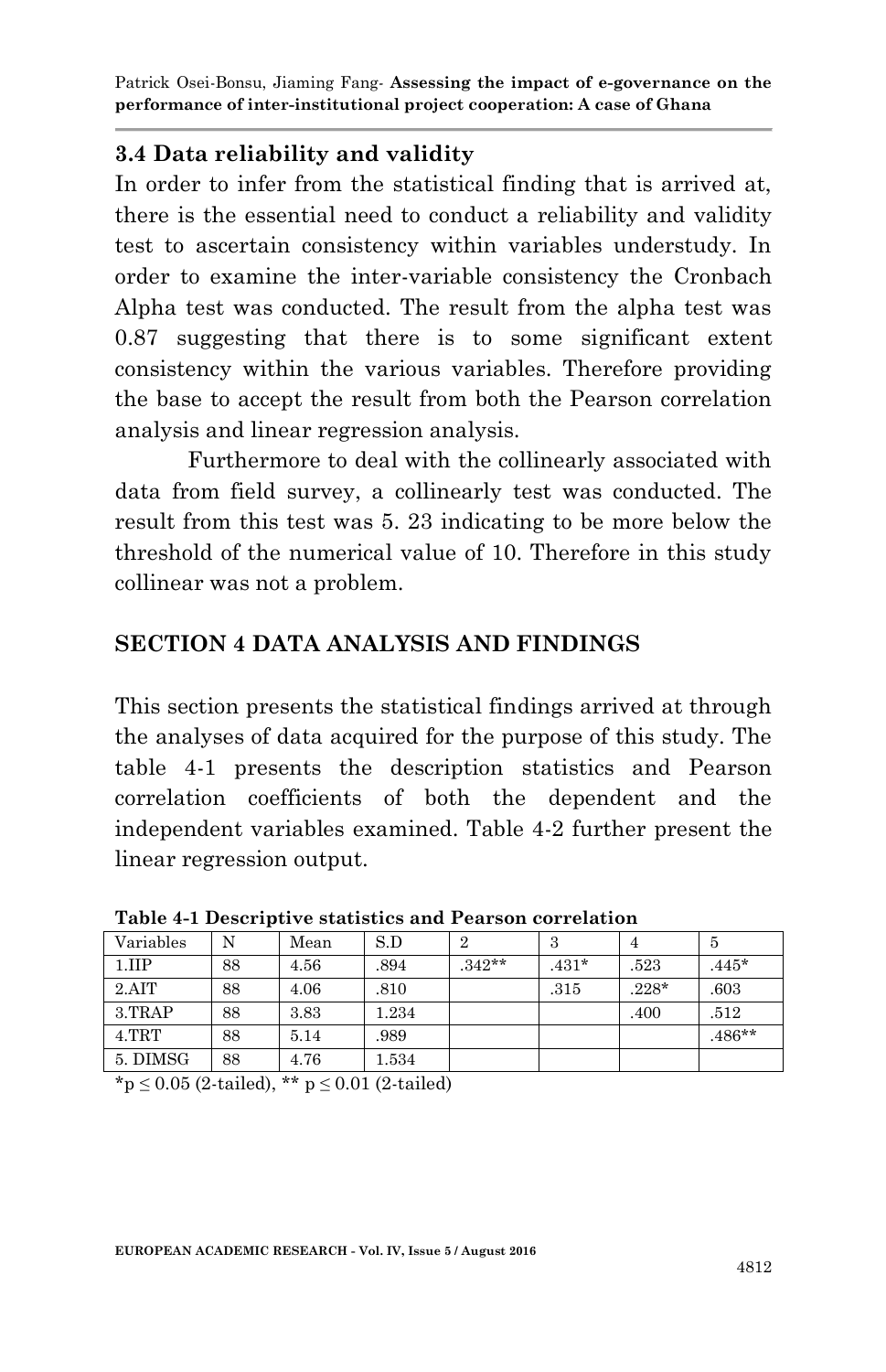| Model                            | R-square | Unstandardized<br>Coefficient |           | Standardized<br>Coefficient | t-value |
|----------------------------------|----------|-------------------------------|-----------|-----------------------------|---------|
|                                  |          | Beta $(\beta)$                | Std Error | Beta $(\beta)$              |         |
| $1.$ IIP                         | .232     | .256                          | .033      | .203                        | 1.001   |
| 2. IIP, AIT                      | .365     | .436                          | .043      | $-283$                      | 1.053   |
| 3. IIP, AIT, TRAP                | .487     | .513                          | .068      | $-.367$                     | 2.435   |
| 4. IIP, AIT, TRAP,<br>TRT        | .678     | .583                          | .071      | .476                        | 3.305   |
| 5. IIP, AIT, TRAP,<br>TRT, DIMSG | .778     | .648                          | .078      | $-.241$                     | 1.084   |

According to the statistical analysis above all the independent variables tested has a significant correlation coefficient with the dependent variable. Inferences from this suggest that to a large extent these variable contribute to the attainment of high positive performance in inter-institutional relationship. And this has a positive impact on collaboration activities and enhancing the performance of various institutions. According to the statistical values the variable that examines how egovernance influence the dissemination of information among subgroups had the high correlation coefficient at 0.445 at  $p \leq$ 0.05 (2-tailed). Other coefficient can be inferred from the correlation table above. According to the correlation output it indicates that independent variables have a positive relationship to some extent with the dependent variables.

Furthermore, to examine the statistical influence of independent variables and the dependent variable linear regression was conducted. The linear regression conducted in 5 model within an additional variables added to each model from model 1 to model 5. According to the regression output arrived at the R-square value obtained was 0.774 signifying that all the independent variable had a significant of over 70 percent on the dependent variable. The model 5 obtained this r-square value. This suggests that the variables such as trust, information sharing that is facilitated with the aid of information and communication technology mechanism such as the provision of internet portals, inter-departmental intranets among others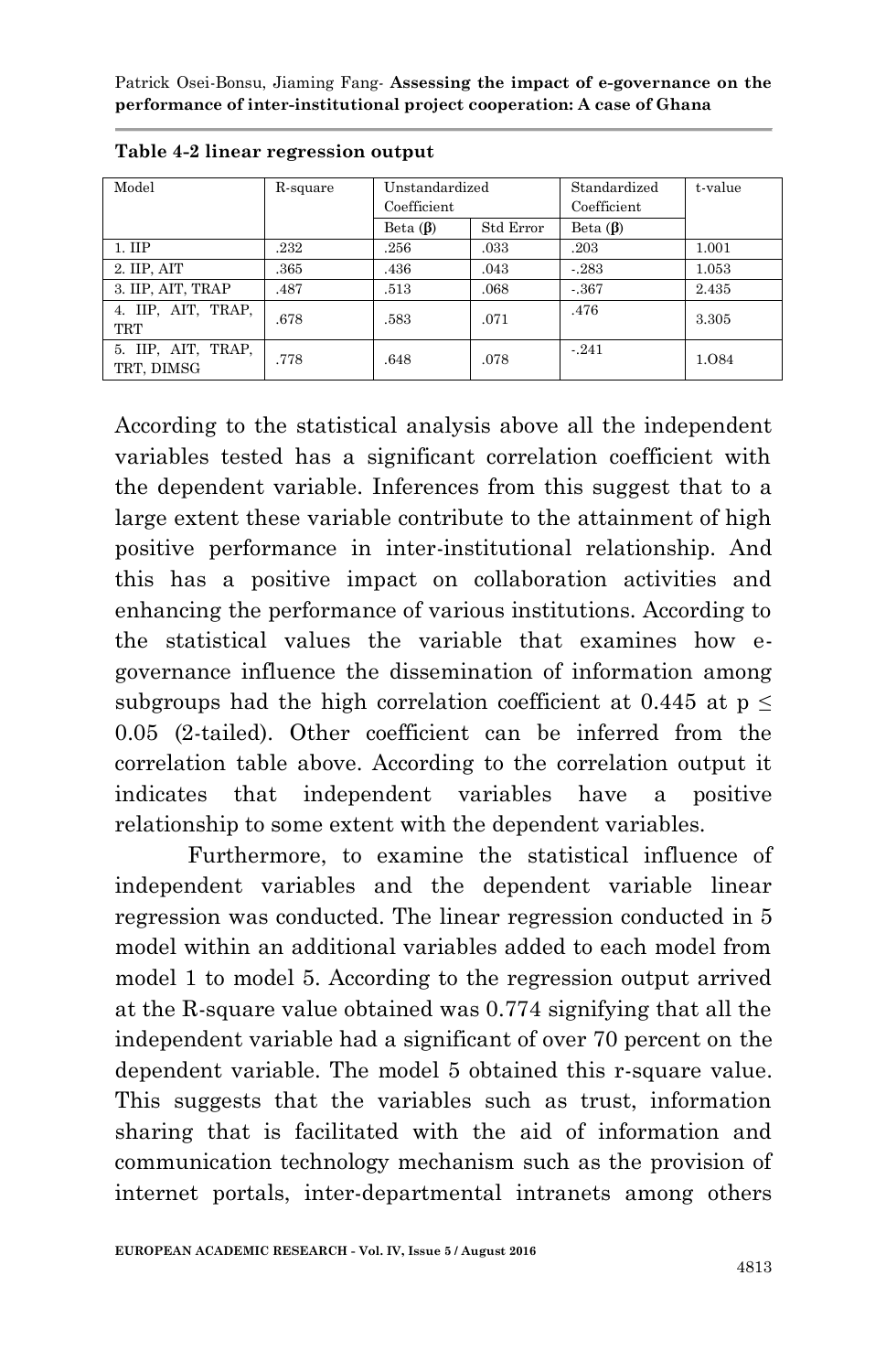contribute significantly to the performance of inter-institutional collaboration. And this is in consistent with other studies that suggest that e-governance facilitate the information and knowledge sharing and further contributing to the formation of a sustainable knowledge base. And this has a positive impact on the continuous learning process of the institutions involved. This creates a social capital that enable institutions to tap into to aid public administration innovation in terms of service delivery in a timely manner while meeting citizen expectation in relation to value and quality.

### **SECTION 5 CONCLUSION AND FURTHER RESEARCH AREA**

The central theme of this study is to assess the impact of egovernance mechanism on the performance on interinstitutional collaboration. The study was motivated by the growing number of literature in this field. Despite this growth in research in this area there is limited studies being conducted in developing economies especially collaboration between various actors in this ecosystem and how e-governance empirically influence the performance of inter-institutional activities? The study adopted an empirical approach by using quantitative methods to gather data through the administration of questionnaire to public managers in MMDA's in Ghana. In order to examine the dependent and independent variables a Pearson correlation and linear regression analyses was conducted. The statistical findings arrived at supported the stipulated hypothesis for this study. This provided the grounds to infer that the independent variable tested has to some large extent had a significant influence in the performance of interinstitutional collaboration.

Despite of the contribution that this study makes to the growing literature in e-governance and e-government and the social capital that various actors within this social ecosystem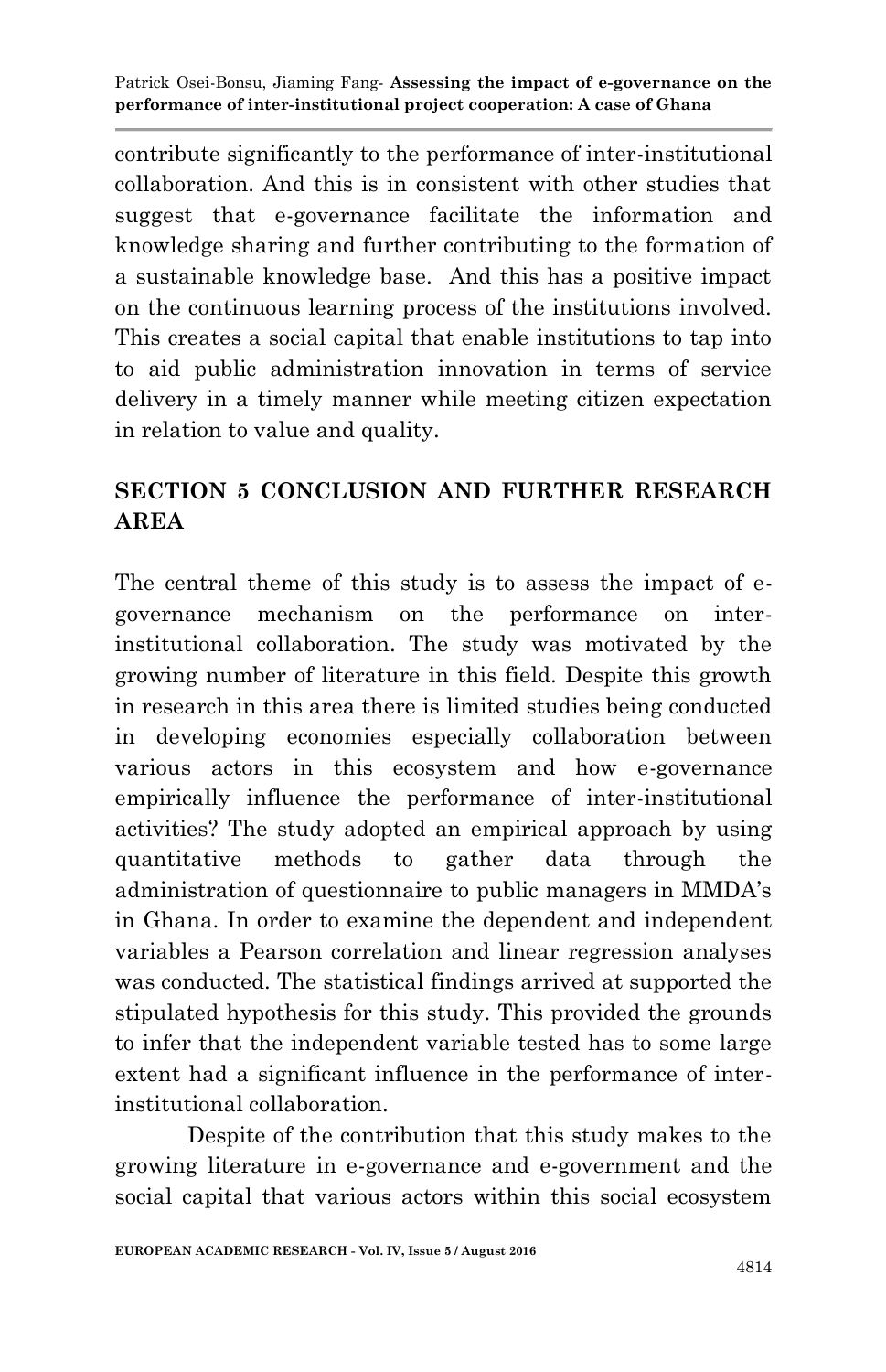enjoyed there exist a number of constraints that affects the generalization of this study. Further studies should be conducted using a large sample size since the sample size used for this study is relatively small. The larger and inclusion of a large dataset would improve the generalization principle of empirical findings and study. And also longitudinal study should be conducted to examine how this performance changes overtime.

#### **REFERENCES**

- 1. Coleman, S. (2005). African e-governance-Opportunities and Challenges. *Commission for Africa*, 1–7. Retrieved from http://www.ansaafrica.net/uploads/documents/publications/ Coleman\_e-Governance.pdf
- 2. Bhatnagar, S. (2003). E-government and access to information. *UNPAN1.un.org*, 24–32.
- 3. Chadwick, A., & May, C. (2003). Interaction between States and Citizens in the Age of the Internet: "e-Government" in the United States, Britain, and the European Union., *16*(2), 271–300. http://doi.org/10.1111/1468-0491.00216
- 4. Coleman, S. (2005). African e-governance-Opportunities and Challenges. *Commission for Africa*, 1–7. Retrieved from http://www.ansaafrica.net/uploads/documents/publications/ Coleman\_e-Governance.pdf
- 5. Haque, M. S. (2002). E-Governance in India: Its Impacts on Relations Amongcitizens, Politicians and Public Servants. *International Review of Administrative Sciences*, *68*(2), 231– 250. http://doi.org/10.1177/0020852302682005
- 6. Ndou, V. (2004). E-government for developing countries: opportunities and challenges. *… of Information Systems in Developing Countries*, *18*(1), 1–24. http://doi.org/.
- 7. Jeffares, S., & Skelcher, C. (2011). Democratic subjectivities in network governance: A Q methodology study of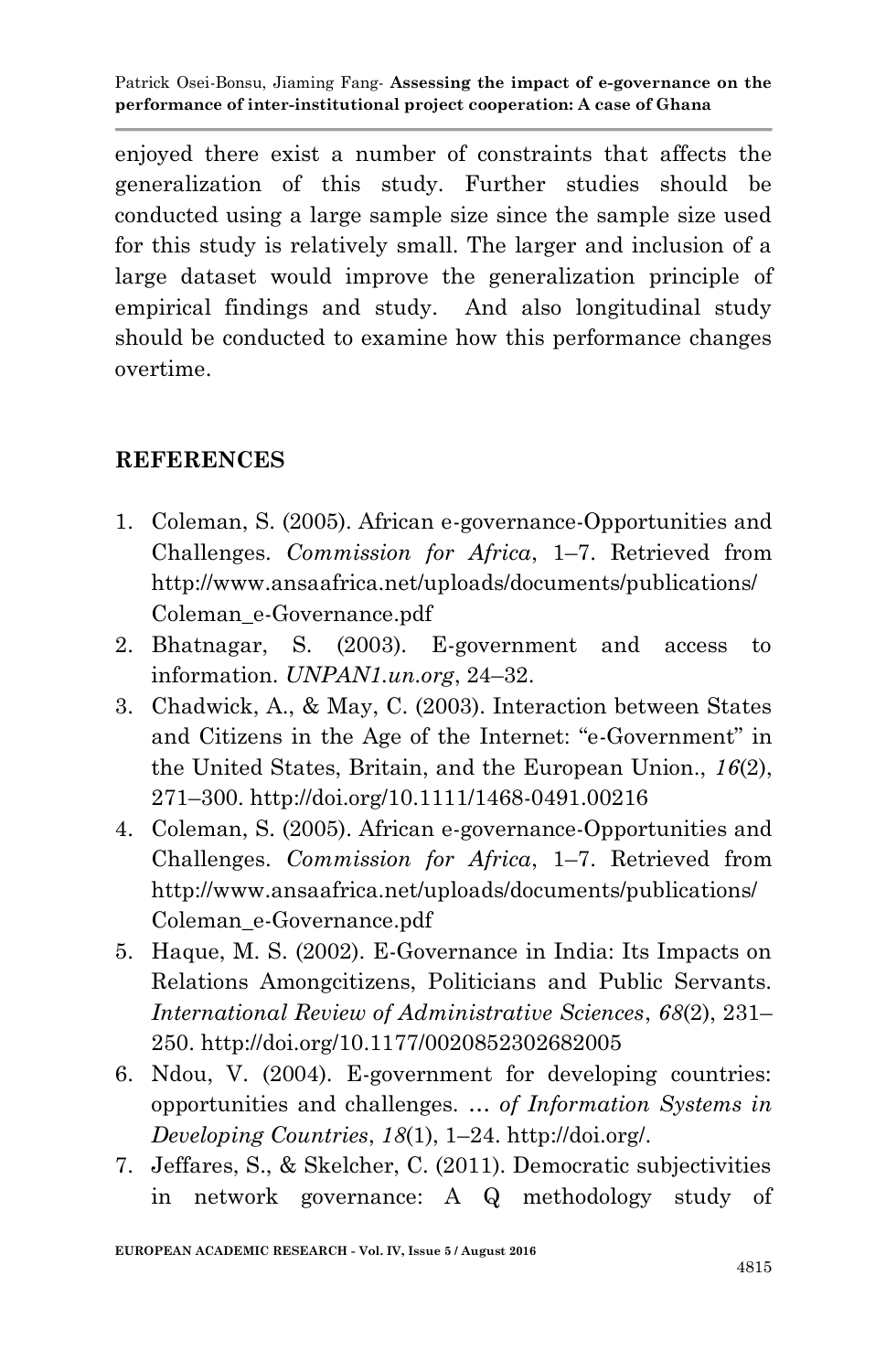ENGLISH and DUTCH public managers. *Public Administration. 89(4)*, 1253–127 3. http://doi.org/10.1111/j.1467-9299.2010.01888.x

- 8. Weiss, K., Hamann, M., Kinney, M., & Marsh, H. (2012). Knowledge exchange and policy influence in a marine resource governance network. *Global Environmental Change*, *22*(1), 178–188. http://doi.org/10.1016/j.gloenvcha.2011.09.007
- 9. Yoon, W., & Hyun, E. (2010). Economic, social and institutional conditions of network governance: Network governance in East Asia. *Management Decision*, *48*(8), 1212–1229. http://doi.org/10.1108/00251741011076753
- 10. Granovetter, M. (1985). Economic Action and Social Structure: The Problem of Embeddedness. *American Journal of Sociology*, *91*(3), 481. http://doi.org/10.1086/228311
- 11. Zeitlin, J. (2009). The Coordination of the European Union: Exploring the Capacities of Networked Governance. By Andrew Jordan and Adriaan Schout. Oxford: Oxford University Press, 2008. 311p. \$39.95. *Perspectives on Politics*, *7*(03), 695. http://doi.org/10.1017/S1537592709990752
- 12. Tortoriello, M., Reagans, R., & McEvily, B. (2012). Bridging the Knowledge Gap: The Influence of Strong Ties, Network Cohesion, and Network Range on the Transfer of Knowledge between Organizational Units. *Organization Science*, *23*(4), 1024–1039. http://doi.org/10.1287/orsc.1110.0688
- 13. Chorus, C. G., Molin, E. J. E., & van Wee, B. (2006). Travel information as an instrument to change car drivers travel choices : a literature review. *European Journal of Transport and Infrastructure Research*, *6*, 335–364.
- 14. Clift, S. (2004). E-democracy, e-governance and public network. *Open Source-Jahrbuck*, 1–13. Retrieved from http://www.opensourcejahrbuch.de/Archiv/2006/abstracts/ka pitel\_04/abstracts/2004/pdfs/IV-5-Clift.pdf